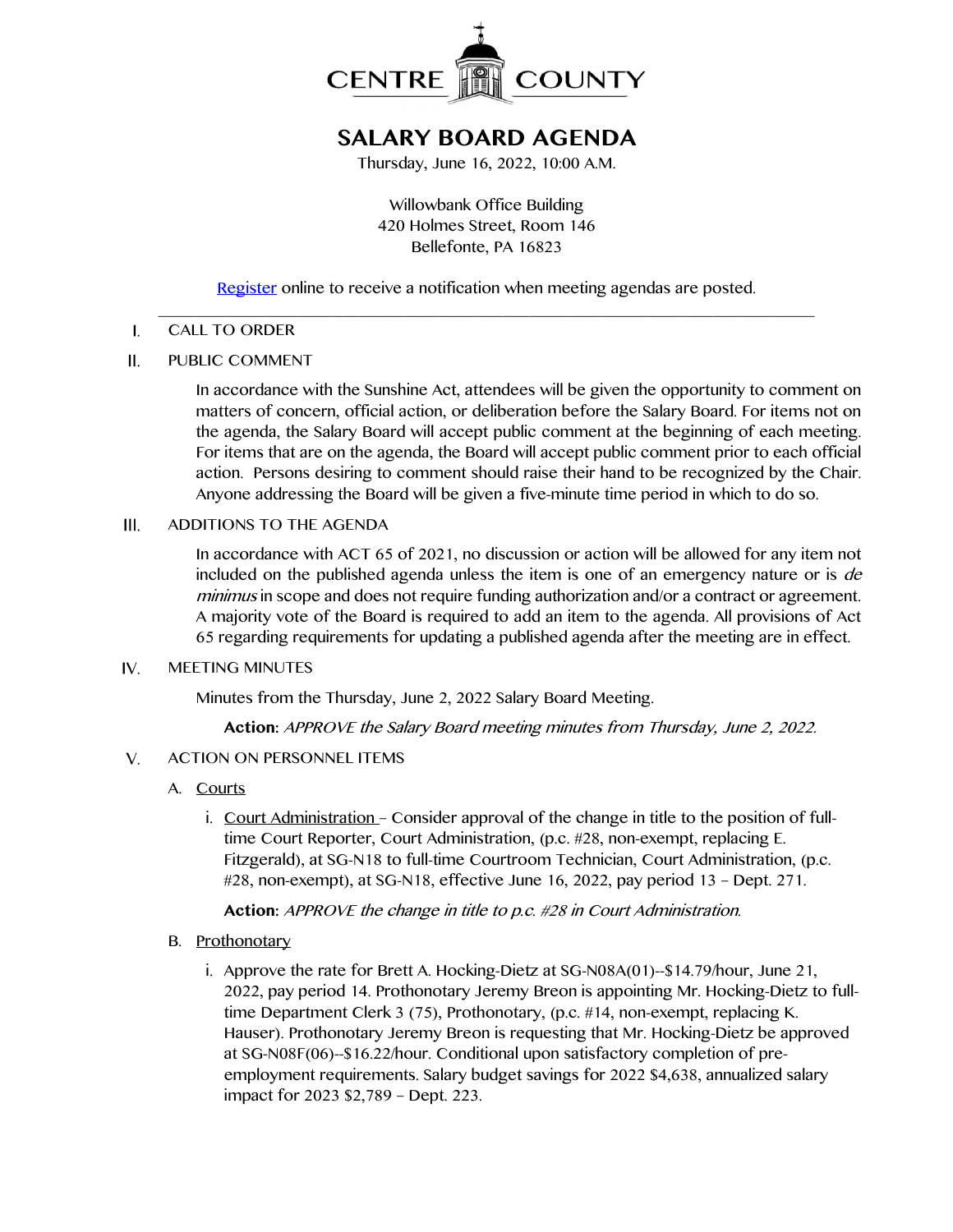### **SALARY BOARD AGENDA THURSDAY, JUNE 16, 2022 PAGE 2**

ii. Approve the rate for Morgan D. Rockey at SG-N08A(01)- $$14.79/h$ our, July 3, 2022, pay period 15. Prothonotary Jeremy Breon is appointing Ms. Rockey to full-time Department Clerk 3 (75), Prothonotary, (p.c. #18, non-exempt, replacing A. Efthimou). Prothonotary Jeremy Breon is requesting that Ms. Rockey be approved at SG-N08F(06)--\$16.22/hour. Conditional upon satisfactory completion of pre-employment requirements. Salary budget savings for 2022 \$5,262, annualized salary impact for 2023 \$1,658 – Dept. 223.

**Action:** APPROVE the Prothonotary items i-ii.

- C. Commissioners
	- i. Consider approval of the promotion/change in title/department for Natalie Corman from full-time Human Services Administrator, MH/ID/EI, (p.c. #03, exempt), at SG-S61O(15)--\$93,433.60/annum to full-time Deputy County Administrator, Commissioners, (p.c. #13, exempt, replacing J. Franek Jr.), at SG-61O(15)--\$93,433.60/annum, effective June 27, 2022, pay period 14. County Administrator John Franek is requesting that Ms. Corman be approved at SG-61U(21)--\$104,977.60/annum. Salary budget savings for 2022 \$2,070, annualized salary impact for 2023 \$11,544 – Dept. 111.
	- ii. Consider approval of the appointment for Lisa M. Long, full-time Staff Assistant Commissioners, Commissioners, (p.c. #12, non-exempt, replacing E. Good), at SG-N10A(01)--\$16.16/hour, effective June 28, 2022, pay period 14. Conditional upon satisfactory completion of pre-employment requirements. County Administrator John Franek is requesting that Ms. Long be approved at SG-N10G(07)--\$18.09/hour . Salary budget savings for 2022 \$10,959, annualized salary savings for 2023 \$707 - Dept. 111.

**Action:** APPROVE the Commissioners items i-ii.

- D. Correctional Facility
	- i. Consider approval of the extension for the Centre County Correctional Facility Lieutenants to be paid overtime when working open Corrections Officers shifts only after 40 hours worked in a week has been met, effective July 1, 2022, pay period 14 through September 30, 2022, pay period 21.
	- ii. Consider approval of the extension for the Centre County Correctional Facility Food Service Manager Kevin Brindle to be paid overtime when working open Kitchen Supervisor shifts only after 40 hours worked in a week has been met, effective July 2, 2022, pay period 14 through September 30, 2022, pay period 21. Salary budget impact for 2022 \$18,835 - Dept. 333.

### Action: APPROVE the Correctional Facility items i-ii.

E. Human Resources – Consider approval of the exception to policy and the lateral transfer/change in department/title for Sharon Johnson, temporary Elections Worker, Elections, (p.c. #12, non-exempt), at N02A(01)--\$11.38/hour to on-call/occasional Office Floater, Human Resources, (p.c. #16, non-exempt, replacing C. Norris), at N02P(16)-- \$14.95/hour, effective June 19, 2022, pay period 14. Salary budget savings for 2022 \$2,817, annualized salary impact for 2023 \$3,393 - Dept. 114.

**Action:** APPROVE the exception to policy and lateral transfer for Sharon Johnson.